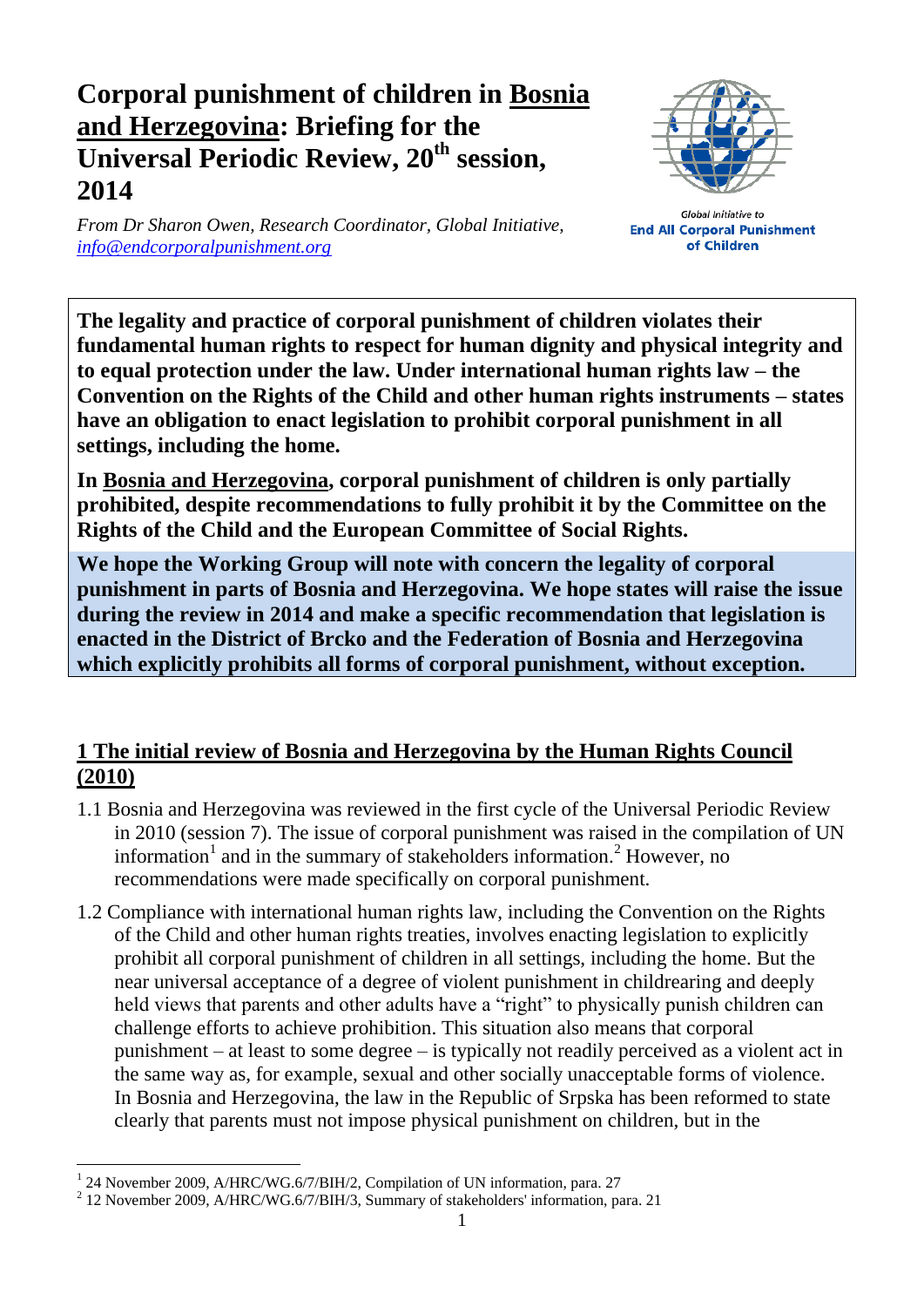Federation of Bosnia and Herzegovina and in the District of Brcko such clarity has not been achieved.

1.3 The Council of Ministers has acknowledged that further reform is required in order to explicitly prohibit corporal punishment. $3$  In July 2012, the Government informed the Committee on the Rights of the Child that a Working Group had been established to draft a Law on Social Protection and a Law on the Protection of Families with Children which would prohibit corporal punishment.<sup>4</sup> However, in 2013 in reply to a question about progress towards prohibition of corporal punishment, the Committee on Economic, Social and Cultural Rights was told that "stronger public sensitisation is required".<sup>5</sup> **We respectfully urge members of the Working Group to make specific recommendations that legislation is amended in the District of Brcko and in the Federation of Bosnia and Herzegovina to clearly and explicitly prohibit all corporal punishment of children in all jurisdictions.**

## **2 Legality of corporal punishment in Bosnia and Herzegovina**

- 2.1 *Summary:* In Bosnia and Herzegovina, corporal punishment of children is unlawful in schools and the penal system throughout the state; it is prohibited in the home and alternative care and day care settings in the Republic of Srpska, but it is not fully prohibited in these settings in the Federation of Bosnia and Herzegovina and the District of Brcko. The UN Convention on the Rights of the Child is part of the legal system of Bosnia and Herzegovina, included in Annex 1 of the Constitution. However, as the Committee on the Rights of the Child has clarified $<sup>6</sup>$  and as noted above (para. 1.2),</sup> compliance with the Convention requires explicit prohibition of corporal punishment in legislation.
- 2.2 *Home (partially prohibited):* In the **Republic of Srpska**, corporal punishment is explicitly prohibited in article 97(1) of the RS Family Law 2008: "Parents and other family members shall not subject a child to degrading treatments, mental and physical punishment nor abuse…." At the initiative of the Ombudsman of the Republic of Srpska, the Protocol on Conduct in the Case of Violence, Abuse or Neglect against Children (20 November 2012), a guideline for prevention and intervention with regard to violence against children, was signed by a number of RS government ministries. The Protocol is mandatory for schools, health centres, centres for social welfare and the police and addresses violence against children in any place by any person; according to the Protocol, physical violence includes corporal punishment.<sup>7</sup>
- 2.3 In the **District of Brcko**, the Family Law 2007 states that the child "has the right to protection against all forms of violence, abuse, maltreatment and neglect" (art. 110), that parental rights "shall be exercised in the best interest of the child" (art. 112), and that parents have a duty to protect the child from violence and to "control the child's behaviour acting in accordance with its age and degree of maturity" (art. 117), but it does not

 $\overline{a}$ 

<sup>&</sup>lt;sup>3</sup> 14 June 2011, CRC/C/BIH/2-4, Second-fourth periodic report, para. 133

<sup>&</sup>lt;sup>4</sup> 13 July 2012, CRC/C/BIH/Q/2-4/Add.1, Written replies to the Committee on the Rights of the Child, para. 66

<sup>5</sup> 30 October 2013, E/C.12/BIH/Q/2/Add.1, Reply to list of issues, para. 234

<sup>&</sup>lt;sup>6</sup> 21 August 2006, CRC/C/GC/8, General Comment on "The right of the child to protection from corporal punishment and other cruel or degrading forms of punishment (arts. 19; 28, para. 2; and 37, inter alia)", para. 34

<sup>&</sup>lt;sup>7</sup> Information provided to the Global Initiative by the Ombudsman for Children of Republic of Srpska/B&H, 12 March 2014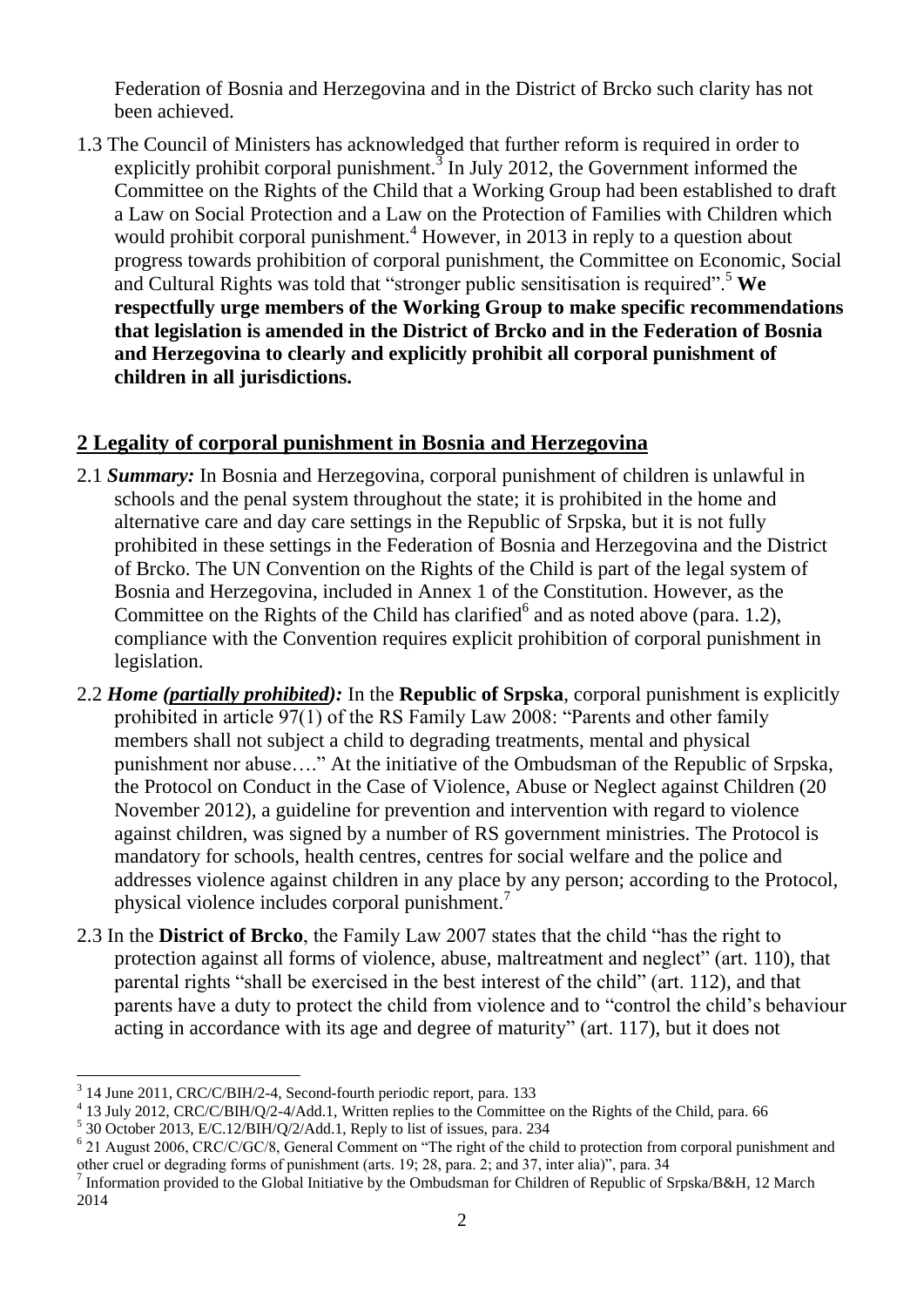explicitly prohibit corporal punishment. Article 3 prohibits violence between spouses or family members, referring to the definition of domestic violence in the Criminal Code. The Criminal Code of BD 2004 provision against domestic violence punishes "a person who endangers tranquillity, physical or mental health of a member of his family by applying violence, impudent or remorseless behaviour" (art. 218) but it does not explicitly prohibit corporal punishment.

- 2.4 In the **Federation of Bosnia and Herzegovina**, the Family Law 2005 states that the child "has the right to protection from all forms of violence, maltreatment, abuse and neglect" (art. 127), that parental rights "are realised to the best interest of the child" (art. 129) and that parents are obliged to protect the child from violence and "to control his or her behaviour in accordance with the age and maturity of the child" (art. 134), but it does not explicitly prohibit corporal punishment. Article 4 prohibits violent behaviour by a spouse and any other family member, referring to article 4 of the Law on Gender Equality in Bosnia and Herzegovina. This article in the Law on Gender Equality (2003) defines gender-based violence as "any act that causes physical, mental, sexual or economic harm or suffering, as well as threats of such acts that seriously impede a person's ability to enjoy his or her rights and freedoms on the grounds of the equal treatment of the sexes in public and private life, including trafficking in human beings for the purposes of forced labour, and constraints on or the arbitrary deprivation of freedom": it does not prohibit corporal punishment of children.
- 2.5 *Alternative care settings (partially prohibited):* Corporal punishment is prohibited in the **Republic of Srpska** under the Family Law 2008 (see para. 2.2) but it is not explicitly prohibited in alternative care settings in the **Federation of Bosnia and Herzegovina** and the **District of Brcko**.
- 2.6 *Day care (partially prohibited):* Corporal punishment is prohibited in the **Republic of Srpska** under the Family Law 2008 (see para. 2.2), but corporal punishment in day care in the **Federation of Bosnia and Herzegovina** and the **District of Brcko** is not explicitly prohibited. Preschool provision is governed by the Framework Law on Preschool Upbringing and Education 2007 which states the primacy of the child's right to "upbringing and education and proper care for the benefit of their physical and mental health and safety" (art. 7) but does not prohibit corporal punishment.
- 2.7 *Schools (unlawful):* At state level, corporal punishment is unlawful in schools under the Framework Law on Primary and Secondary Education 2003, which prohibits "any form of intimidation, abuse, physical punishment, insult, humiliation or degradation or harm to health" (art. 34). In addition, the Law on Primary Education of the Republic of Srpska classifies any violent behaviour towards students and behaviour including belittling or insulting students as a serious violation of the duties of teachers and staff in schools, with perpetrators liable to dismissal (art. 117); there are similar provisions in the Law on Secondary Education of the Republic of Srpska (art. 87).
- 2.8 *Penal institutions (unlawful):* The Law on the Execution of Criminal Sanctions, Detention and Other Measures 2005 states that coercive measures may be used only to prevent escape, physical attacks on others, self-injury or damage to property (art. 31). It prohibits inhuman or degrading treatment or punishment (art. 45), states that physical restraint should not be used as a punishment (art. 67), and does not include corporal punishment in the list of permitted disciplinary sanctions (art. 90).